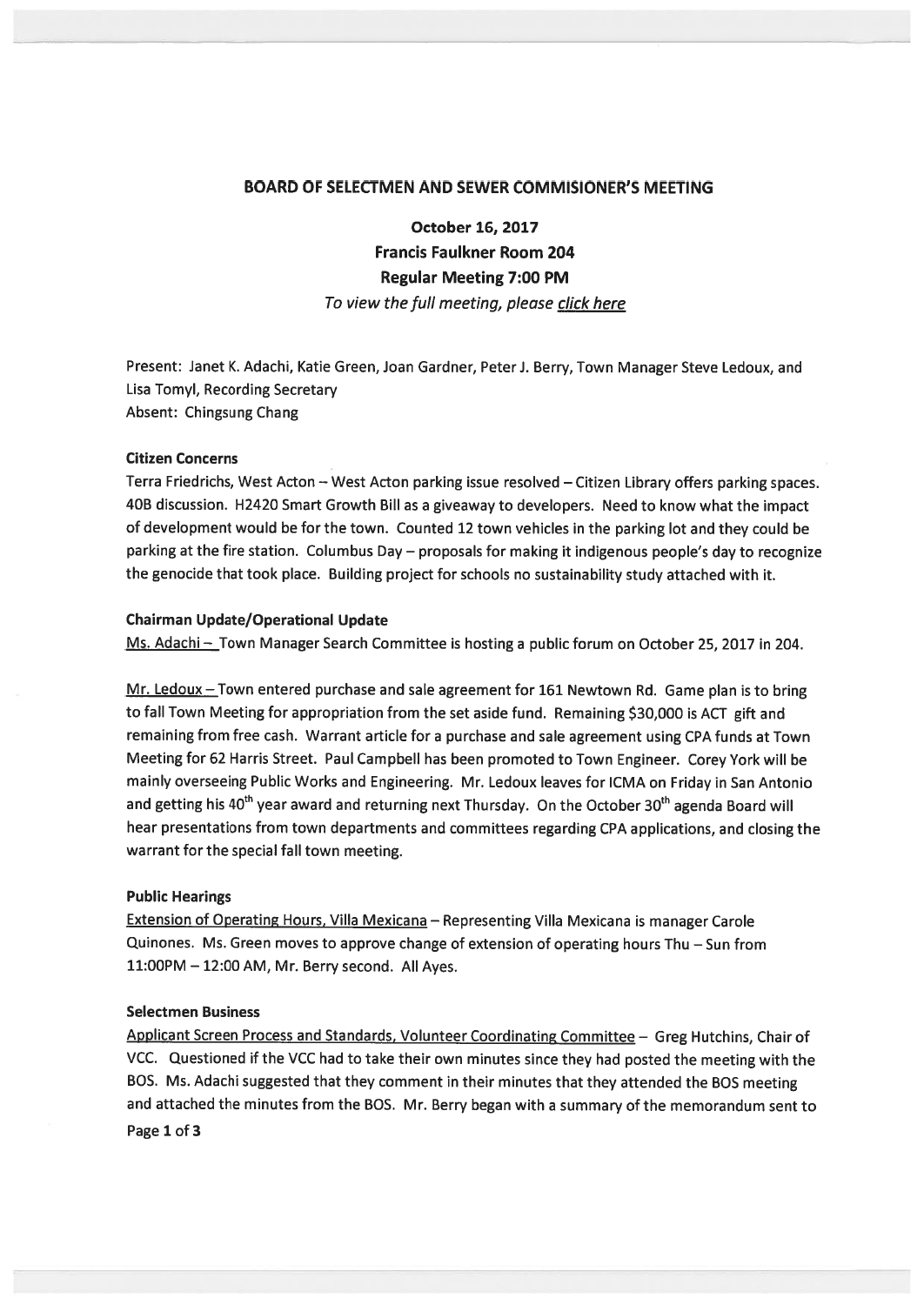the BOS and commented on some of the questions and comments the VCC presented. Topics included conflict of interests with applicants. Commented on advising the Selectmen Liaison(for the VCC) direct if there is <sup>a</sup> potential conflict of interest (with an applicant). Mr. Berry suggests that they go to Town Counsel for suggestions in the language on the VCC application. Question about the citizen status on the application and if it should remain on the application. Ms. Green mentioned there is no formal charge for the VCC and after the discussion tonight perhaps write <sup>a</sup> draft charge for the VCC and bring back to the Board and have Town Counsel weigh in on the application and the language in the proposed charge. Mr. Berry stated about the issue of informing applicants if they are not selected - he has always been the person to inform the applicant that they have not been chosen to represen<sup>t</sup> the committee as <sup>a</sup> member. Ms. Green commented on having that language written in the charge. Ms. Green addressed potential personality conflicts with applicants that come in with an idea of an outcome in mind for <sup>a</sup> committee. Mr. Berry mentioned that the VCC suggested having an HR department member on the committee (VCC) —suggested setting up <sup>a</sup> meeting with Town Counsel and HR Director. Questioned if they should interview and forward recommendation immediately after interview for new committee or interview all candidates and forward the recommendations from the list.

Volunteer Recognition Award Discussion — Mr. Berry mentioned about Selectman Short Term Goal about recognizing volunteers annually. VCC only interviews initial candidates and don't follow up with their service years and various committees. Discussed about (volunteer) length of service. Volunteers serve on multiple boards over <sup>a</sup> period of time. Mentioned limited service of 2-3 terms, but that hasn't been followed through as members are re-appointed every couple of years. There is <sup>a</sup> limit on the ABCC of <sup>2</sup> consecutive terms. Question on which committees that would be included. Mr. Berry recommended not including the Fin Com or Selectmen as they are appointed and elected. Mr. Berry recommends we (the Board) move ahead (with an award/recognition) and feels the special town meeting would be appropriate. Should come up with <sup>a</sup> genera<sup>l</sup> standard on how we recognize <sup>a</sup> volunteer. Need to limit the number of people. Suggests start with <sup>5</sup> volunteers. Ms. Green suggests starting with 1 award (of <sup>a</sup> volunteer) with <sup>a</sup> recommendation from each of the Selectmen in the running. Ms. Green suggests possibly doing it on the first night of annual town meeting in case there isn't any warrant articles that call for <sup>a</sup> special fall town meeting. Ms. Adachi was concerned about where to start tracking the service. Concerned about <sup>a</sup> volunteer being accidentally excluded by going with just 1, and mentioned that some volunteers go above and beyond in their role with <sup>a</sup> committee, even if they have served for <sup>a</sup> short time. Mr. Berry suggested that the BOS would come up with <sup>a</sup> narrative to explain how the volunteer is chosen and why they are awarding this award. Ms. Green mentioned that the current employee recognition is sponsore<sup>d</sup> by the Steinberg-Lally Foundation and perhaps the Town Manager could find out of <sup>a</sup> business that may make <sup>a</sup> donation for the award like <sup>a</sup> certificate and suggested that the award should it be named after someone.

RTAC and LRTA Appointment/Re-appointment of Acton Representative - Ms. Green moved to reappoint Mike Gowing to the LRTA, Ms. Gardner seconded. All Ayes.

Page 2 of 3